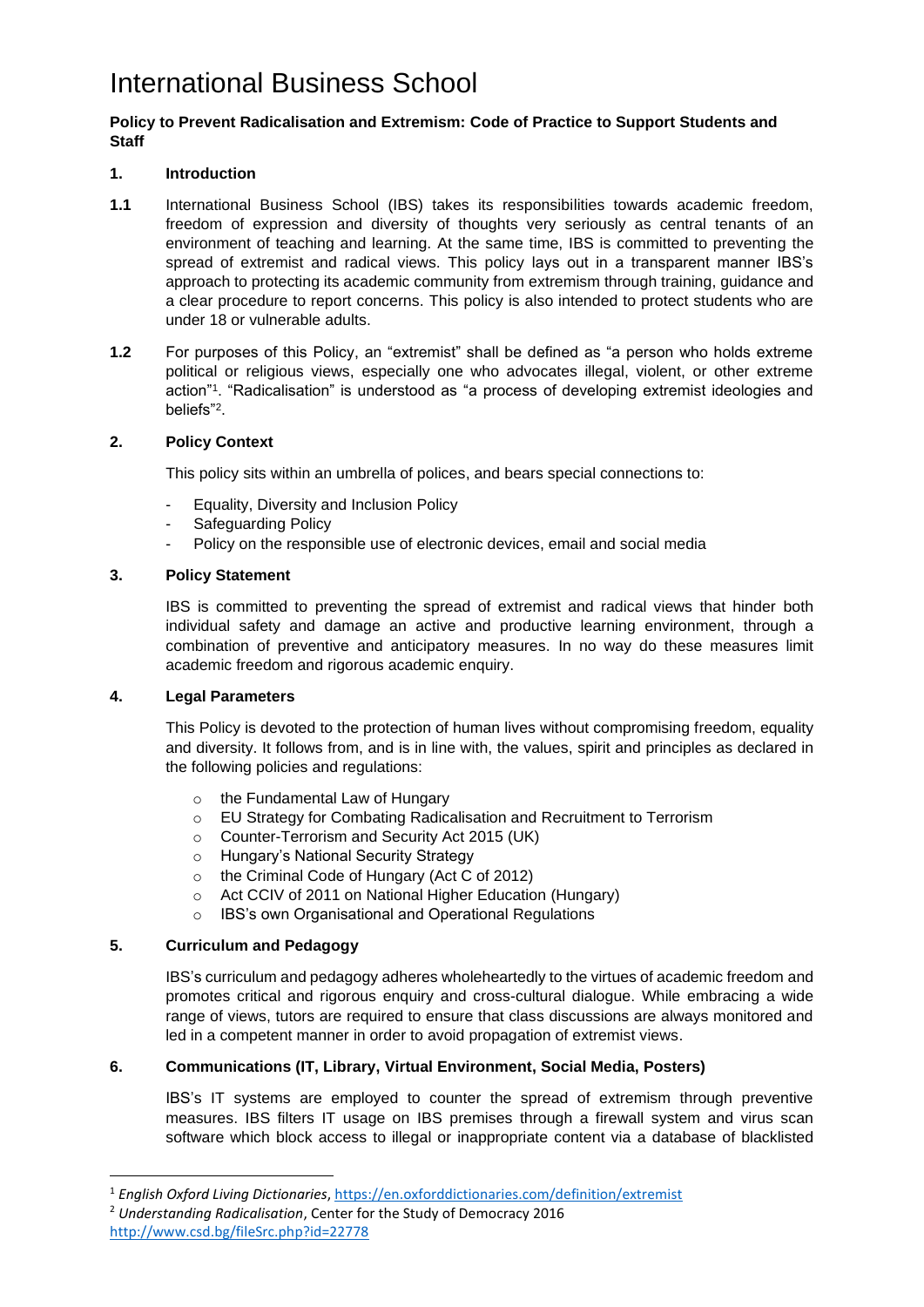servers. Books or items available from the library are also monitored. Materials promoting extremist views are not permitted to be displayed within IBS premises.

#### **7. Guest Speakers**

- **7.1** Guest and external speakers are valued contributors to the life of the IBS community and are important contributors to critical investigation. At the same time, IBS will not provide a platform to any individual or organisation which encourages or promotes extremist views.
- **7.2** All guest speakers invited to the school by staff or student clubs must be approved by the Head of Academic Services, who will adhere to this policy by granting approval with regard to the balance between freedom of speech and the need to protect the safety of students, staff, and visitors from extremist views.

#### **8. Pastoral Care**

Effective and interpersonal pastoral care forms a crucial part of IBS's anticipatory intervention approach towards extremism. IBS pastoral care is delivered by the Student Wellbeing Team who are responsible for the wellbeing and the safeguarding of all students who might be at risk of being radicalised, with special attention to the safety of under-18 students.

#### **9. Staff Training**

On-going training and guidance is provided to all staff, especially those in student facing roles in regards to the wellbeing and safeguarding of students, more generally and in relation to specific areas including radicalisation and extremism. Teaching staff will be sensitised so they are able to identify and report extremism appearing during classes or in student work.

#### **10. Responsibilities and Reporting Mechanism(s)**

- **10.1** All staff and students have a responsibility to protect themselves and others from extremism and radicalisation. IBS students should express their concerns to the nearest staff member or teacher who in turn are obliged to forward all such suspicions to a member of the Student Wellbeing Team. IBS staff members and teachers must handle all such information in accordance with IBS's data protection regulations.
- **10.2** IBS runs a Peer Mentoring Programme where Mentors are trained and expected to identify and report students vulnerable to extremism so that an intervention may be staged at the earliest possible convenience by a member of the Student Wellbeing Team.
- **10.3** On receiving notification of any concerns, they will be forwarded to the Student Support Manager who will, without any assumptions investigate the matter, liaise appropriately and determine the most appropriate steps and procedures depending on the particular circumstances. Such steps may include a range of activities including:
	- advice, discussions and warnings;
	- "fitness to study" procedures as laid down in Sections 3.2.-3.5 of the *Policies and Procedures of Student Support*
	- "safeguarding concern procedures" according to the *Safeguarding* Policy

and may ultimately lead to termination of the Contract of Education on grounds of violation of its section on decent behaviour<sup>3</sup>.

**10.4** If justified and as per the legal parameters identified above (4), IBS may be obliged to report concerns of extremist behaviour to external third parties such as the police.

- - -

This Policy was adopted by the Senate in virtue of the resolution No. 3/2022 at the session held on 16 May 2022.

 $3$  "Student shall not, physically or verbally, offend, outrage or intimidate other members of the IBS community by his actions or conduct; obstruct or disrupt the academic activity; or promote concepts that are irreconcilable with the declared values of IBS (e.g., racist or discriminatory views, etc.)."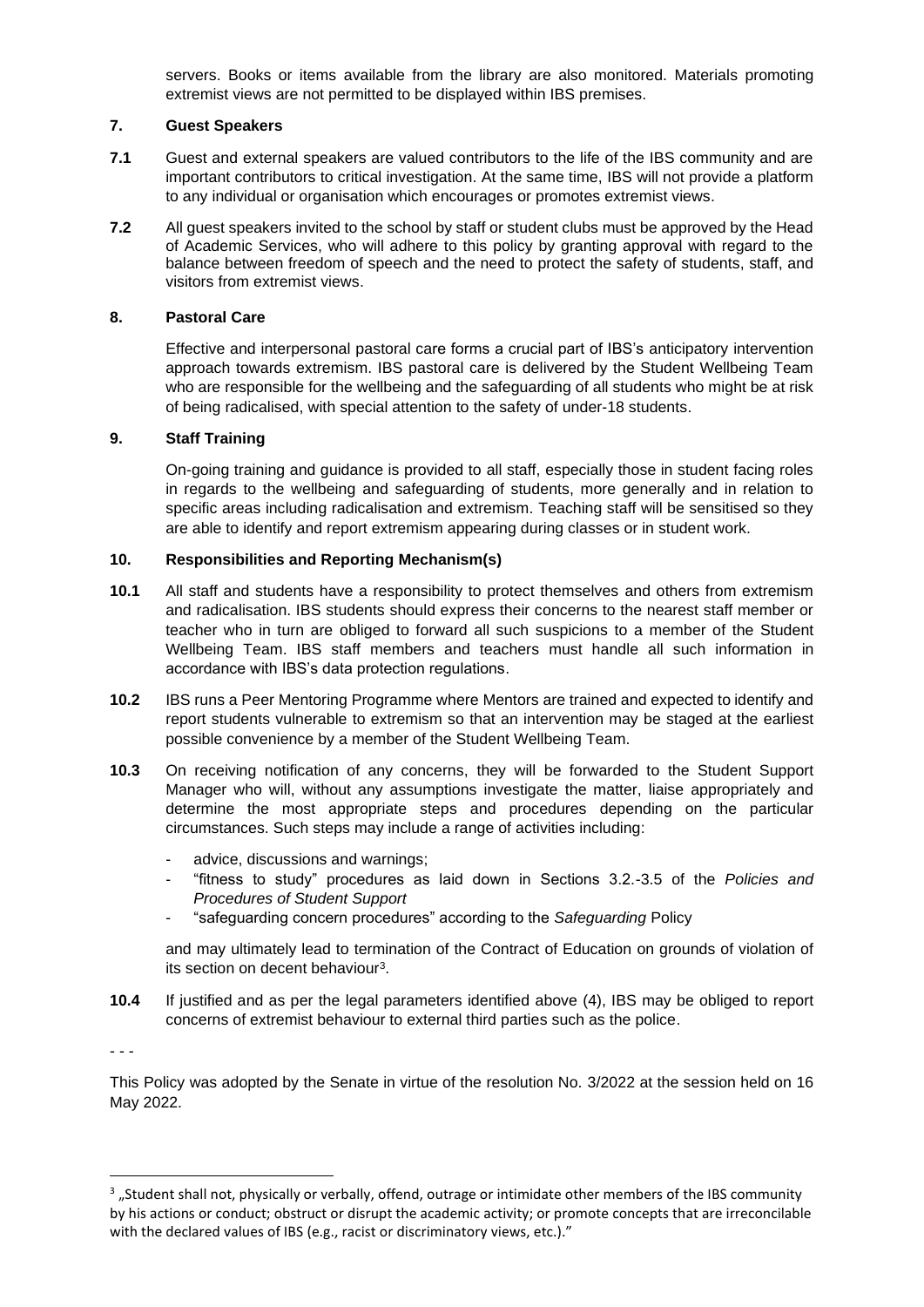#### **Annex: Glossary of Terms**

## **Abuse**

Abuse can take many forms and includes:

- Physical abuse
- Sexual abuse
- Emotional/psychological (including online) abuse including cyber-bullying
- Financial/Material abuse
- Neglect/acts of omission
- Discrimination
- Domestic Abuse
- Modern slavery
- Radicalisation

# **Bullying/Cyberbullying**

Bullying (and cyberbullying) is defined as any written, verbal or physical act, or any electronic communication, directed toward a person that is intended to cause or that a reasonable person would know is likely to cause, and that actually causes, physical harm or substantial emotional distress and may thereby adversely affect the ability of another person to participate in or benefit from the IBS' educational programmes or activities. Bullying can be carried out and received both individually and collectively.

# **Discrimination**

Direct discrimination is where a person or persons are treated less favourably (intentionally or unintentionally) on the grounds of one of their characteristics including and not limited to age, disability gender reassignment, ethnicity, sex, sexual orientation, religious belief etc. Indirect discrimination is when policies or practices have an adverse impact on certain groups of people more than on others, in a way that cannot be justified. Discrimination can be carried out and received both individually, collectively and by the institution itself.

### **Extremism**

Extremism is active behaviour whereby people who not only hold extremist<sup>4</sup> views actively target those who are vulnerable, including the young, by seeking to sow division between communities, and persuade others that groups of people belonging to a different gender/race/culture/religion/ethnicity are inferior.

### **Harassment**

Harassment constitutes any behaviour that is unwelcome, unwanted and which may create the effect (intentional or unintentional) of violating a person's dignity or creating an intimidating, hostile, degrading, humiliating or offensive environment which interferes with an individual's learning, working or social environment or induces stress, anxiety, fear or sickness on the part of the harassed person. Harassment can be carried out and received both individually and collectively.

## **Peer Pressure and Peer Influence**

Peer Pressure is the persuading, encouraging, or imploring of another person (or group) of the same age (peer group) to engage in certain types of behaviour or the preventing of doing something else, whether an individual wants to do it or not. This can pressure be direct, indirect, spoken or unspoken, negative and positive. Peer Pressure can be carried out and received both individually and collectively. Peer influence is the changing of ones' behaviour to meet the perceived expectations of others in order to be accepted or fit in.

### **Radicalisation**

Radicalisation is understood as "a process of developing extremist ideologies and beliefs"

<sup>4</sup> As defined in "*Policy to Prevent Radicalisation and Extremism: Code of Practice to Support Students and Staff*"